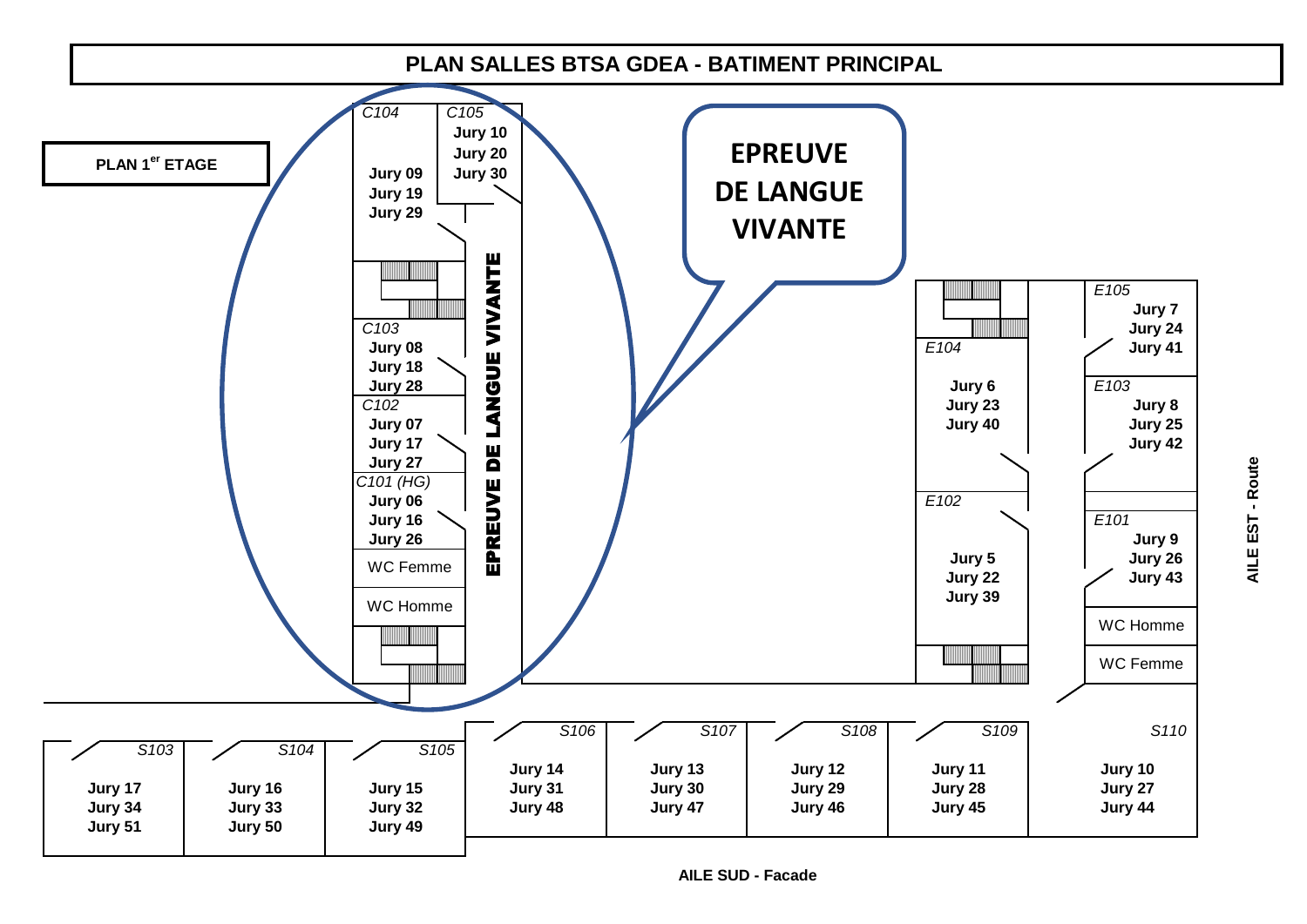## **PLAN SALLES BTSA GDEA - BATIMENT PRINCIPAL**

**PLAN RDC**



**AILE EST - Route**

AILE EST - Route

**Entrée**

**AILE SUD - Facade**